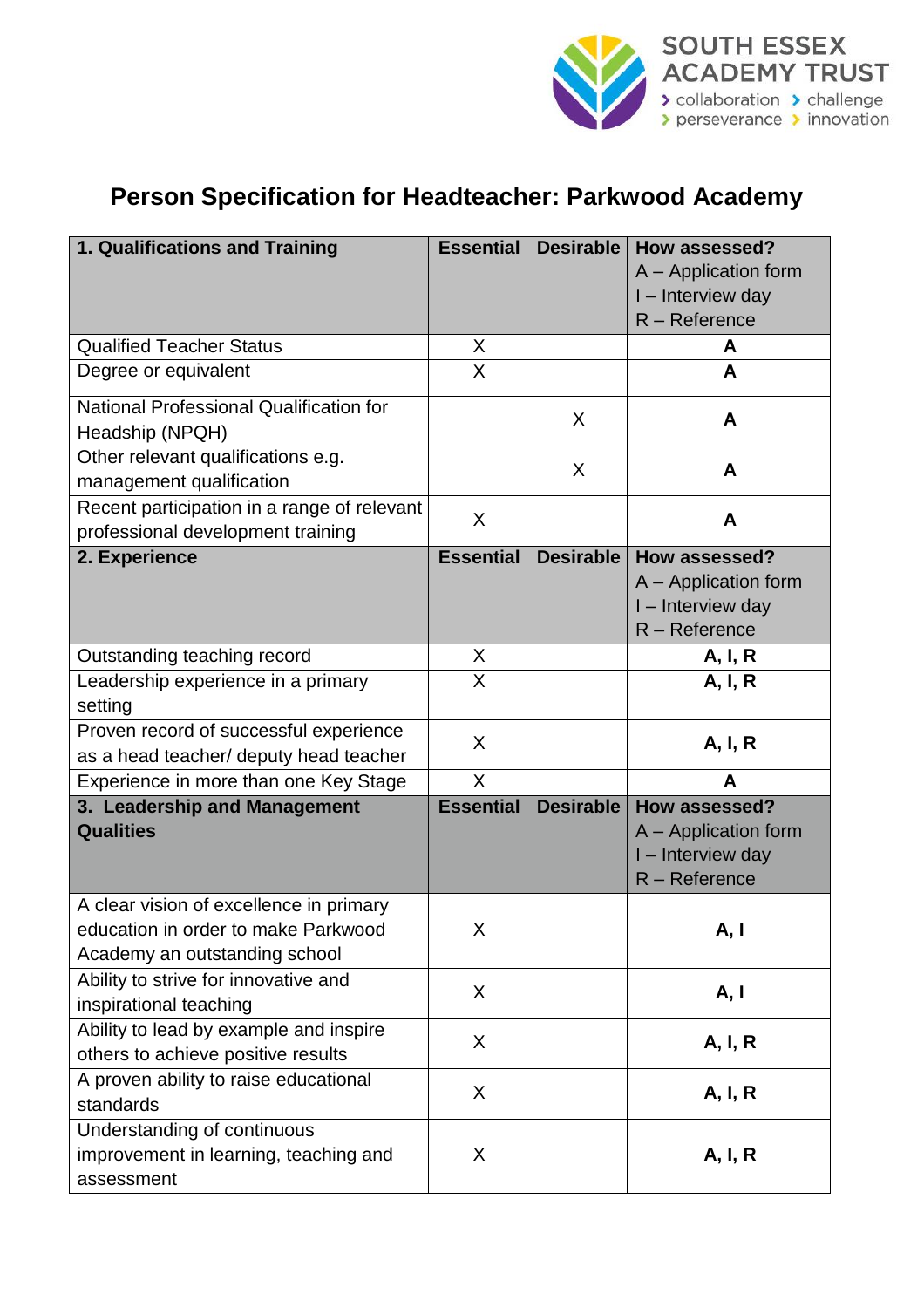

| Key involvement in the evaluation and      |                  |                  |                      |
|--------------------------------------------|------------------|------------------|----------------------|
| prioritisation of elements in the School   | X                |                  | A, I                 |
| <b>Improvement Plan</b>                    |                  |                  |                      |
| An understanding of Early Years            |                  |                  |                      |
| Foundation                                 |                  |                  |                      |
| Stage and how assessment is used to        | X                |                  | A, I                 |
| support learning                           |                  |                  |                      |
| A commitment to develop best practice in   |                  |                  |                      |
| <b>Early Years</b>                         | X                |                  |                      |
| Successful delivery of staff training      |                  | X                | A, I                 |
| Ability to delegate, monitor and evaluate  |                  |                  |                      |
| information                                | X                |                  | A, I, R              |
| Successful staff recruitment, appointment  |                  | X                |                      |
| and induction                              |                  |                  | A, I                 |
| Commitment to the continuing               | X                |                  | A, I                 |
| professional development of all staff      |                  |                  |                      |
| Understand the strategic role of the       |                  |                  |                      |
| Local Governing Body and Directors and     | X                |                  | A, I                 |
| ability to work effectively with Governors |                  |                  |                      |
| Deal effectively with disciplinary issues  |                  | X                | A, I, R              |
| Commitment to the protection and           |                  |                  |                      |
| safeguarding of young people and an up     | X                |                  | A, I                 |
| to date knowledge of Child Protection      |                  |                  |                      |
| procedures                                 |                  |                  |                      |
| Display a visible and approachable         |                  |                  |                      |
| leadership                                 |                  |                  |                      |
| style which fosters an open and honest     | Χ                |                  | A, I, R              |
| atmosphere                                 |                  |                  |                      |
| 4. Professional Knowledge and              | <b>Essential</b> | <b>Desirable</b> | How assessed?        |
| <b>Understanding</b>                       |                  |                  | A - Application form |
|                                            |                  |                  | I - Interview day    |
|                                            |                  |                  | $R -$ Reference      |
| Demonstrate a knowledge of current         |                  |                  |                      |
| curricular and educational issues/relevant | X                |                  | A, I                 |
| legislation                                |                  |                  |                      |
| Effective teaching and learning strategies | X                |                  | A, I                 |
| in a primary school                        |                  |                  |                      |
| Clear knowledge and understanding of a     | X                |                  | A, I                 |
| range of assessment strategies             |                  |                  |                      |
| Whole school assessment and pupil          | X                |                  | A, I                 |
| tracking                                   |                  |                  |                      |